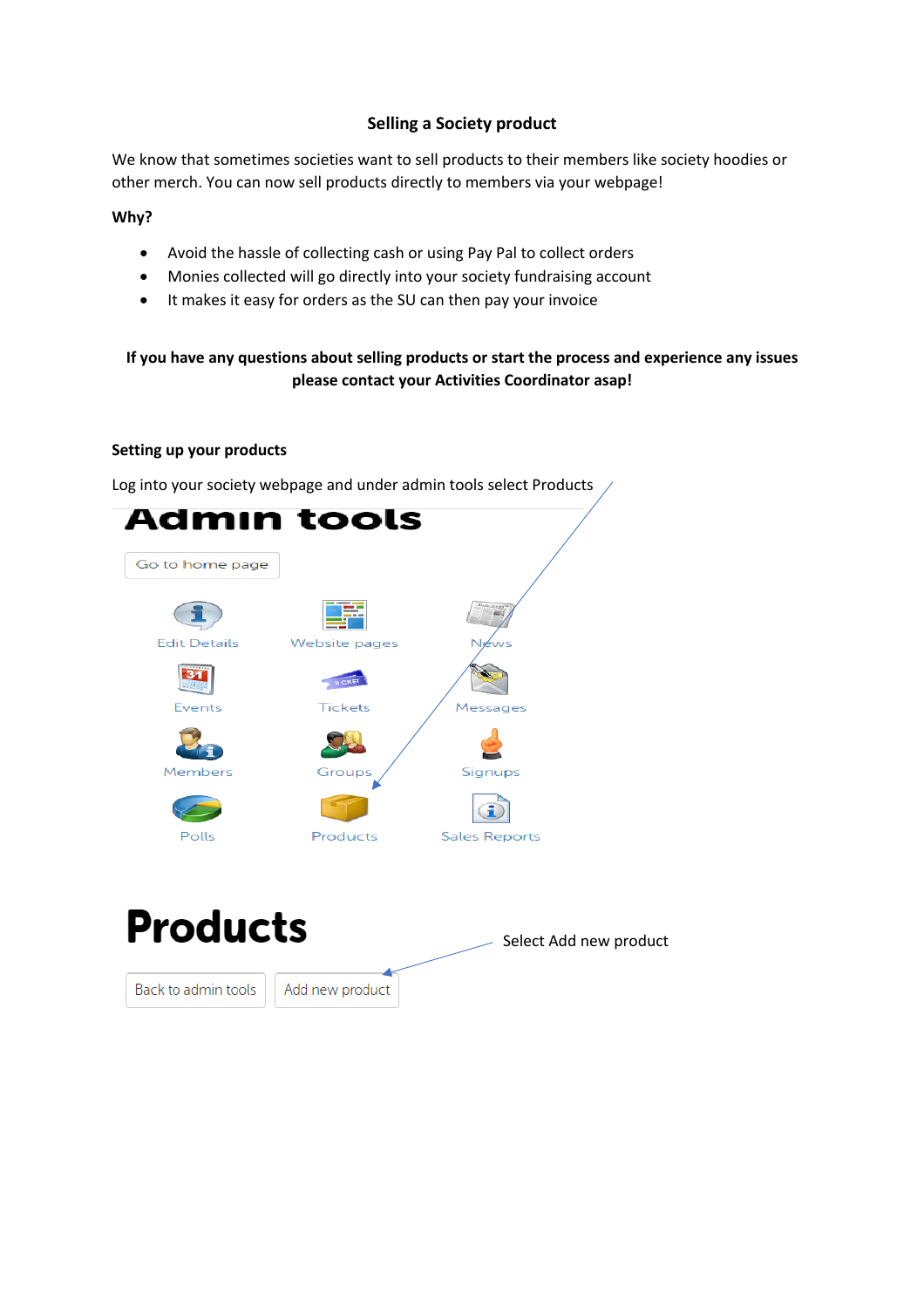| <b>Product details</b> |                                                        | Give your product a name                                                     |
|------------------------|--------------------------------------------------------|------------------------------------------------------------------------------|
| Name *                 | Hoodies                                                |                                                                              |
| Price *                | 20                                                     | Set the price                                                                |
| On sale from / until   | 四<br>30/06/202100:00<br>$\rightarrow$ 03/07/2021 13:00 | When will your product be on sale                                            |
| Sales limit            | 20                                                     | to & from?                                                                   |
| Per person limit       |                                                        | How much of the product do you                                               |
| Description            | Official society hoody                                 | have to sell? (do you get items<br>cheaper if you sell a certain<br>amount?) |
|                        |                                                        | How many can each person buy?                                                |

Once you are happy with your product details select Save

You will now be able to see your product & to add in customisation click on the yellow notepad

| <b>Product #</b> | <b>Name</b> | <b>Type</b> |        |      | Unit price   PPL   Sales limit   On sale |     |  |
|------------------|-------------|-------------|--------|------|------------------------------------------|-----|--|
| 10018390 Hoodies |             | Product     | -20.00 | $-1$ | -20                                      | Yes |  |

## **Customisation of your products**

These will appear as questions at the check-out & will be information you will need to either order the product or to get in touch with the buyer.

As we are selling hoodies in the product above, we need to know what size the buyer wants (make sure to add in required box so that buyer cannot move on without completing this question)

| <b>Edit customisation</b><br><b>Details</b>                                     |                                                            |                                                                                                                                                                                                                                    |                                                                                                                                                                    |
|---------------------------------------------------------------------------------|------------------------------------------------------------|------------------------------------------------------------------------------------------------------------------------------------------------------------------------------------------------------------------------------------|--------------------------------------------------------------------------------------------------------------------------------------------------------------------|
| Label *                                                                         | Select the size of hoody required<br>Required <sup>3</sup> |                                                                                                                                                                                                                                    | $\circledcirc$                                                                                                                                                     |
| Customisation type<br>Max length *<br>100<br><b>Values</b><br>Predefined values | ◙<br>Per product<br>$\vee$                                 | Per item: customers are<br>prompted for a value for each<br>item when purchasing more<br>than one Per transaction:<br>customers are prompted once<br>per transaction even if multiple<br>products share the same<br>customisation. | It is important that you set the<br>type based on what you are<br>selling. Ie) if 2 hoodies are<br>allowed to be bought then you<br>will need to know size of both |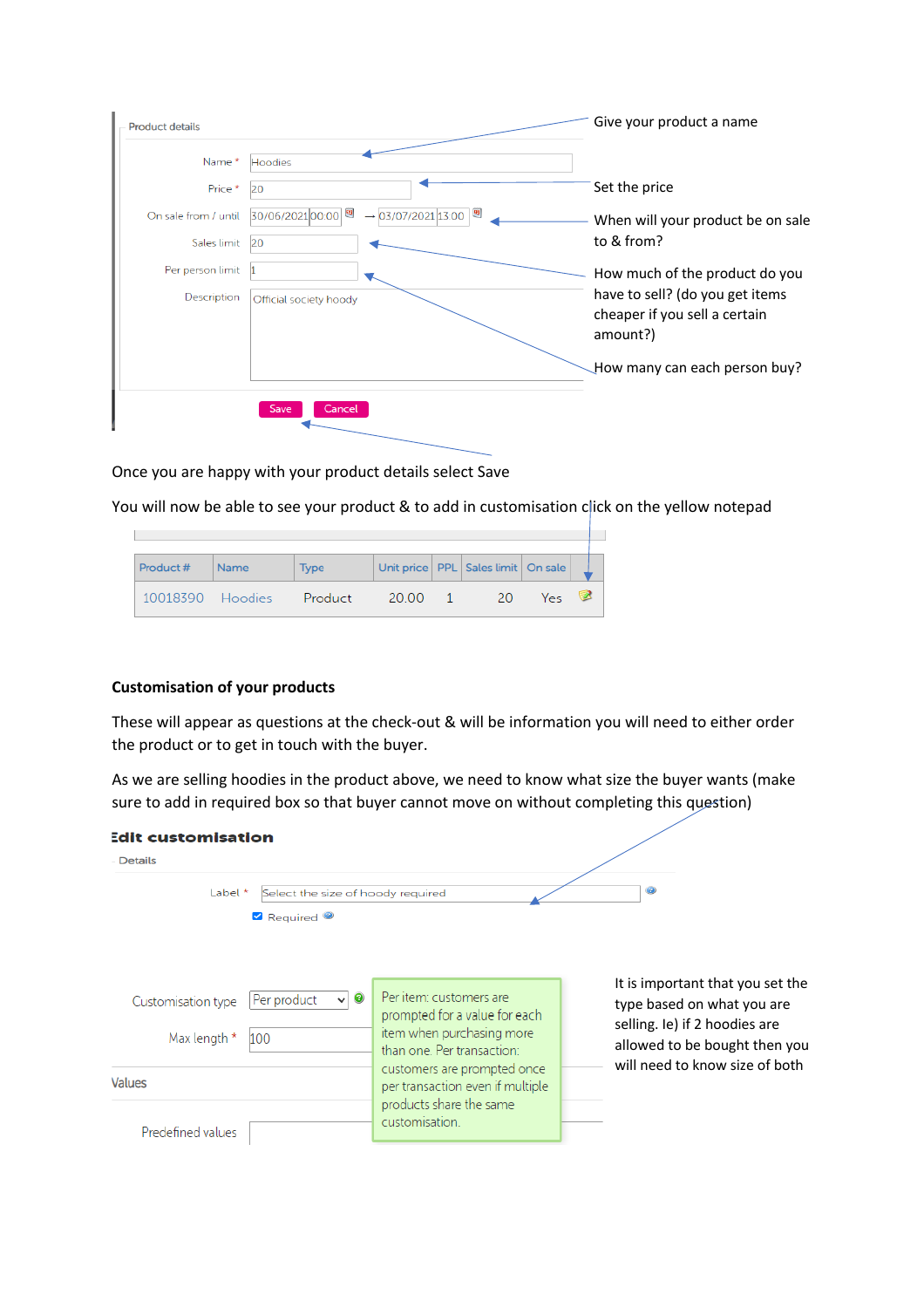| Max length * 100 |  |  |
|------------------|--|--|
|------------------|--|--|

If you are going to set a size list then put the max length to 1.

However, information like email addresses or postal addresses will need to be longer than that so 100 or more characters.

| Predefined values | <b>Extra Small</b> |
|-------------------|--------------------|
|                   | Small              |
|                   | Medium             |
|                   |                    |
|                   | Large              |
|                   | X-large            |

If you are setting your own list for the buyer to choose from make sure to enter one value per line

In this case we are setting the hoody sizes & have selected limit to this list so they cannot add in anything else

Click on Save if you are happy with this.

If you want to add in other customisation questions- select Add new customisation.

O Add new customisation



This will bring you back to edit customisation pop up box as shown above where you can set up new questions.

In the sales report available to you, you will be given student name & B number therefore to ensure you can contact your purchasers we recommend that you request an email address

You could also ask for collection times & set those as a predefined list that the student must select one option for.

Once your product has been set up you will be able to see this for sale on your society webpage

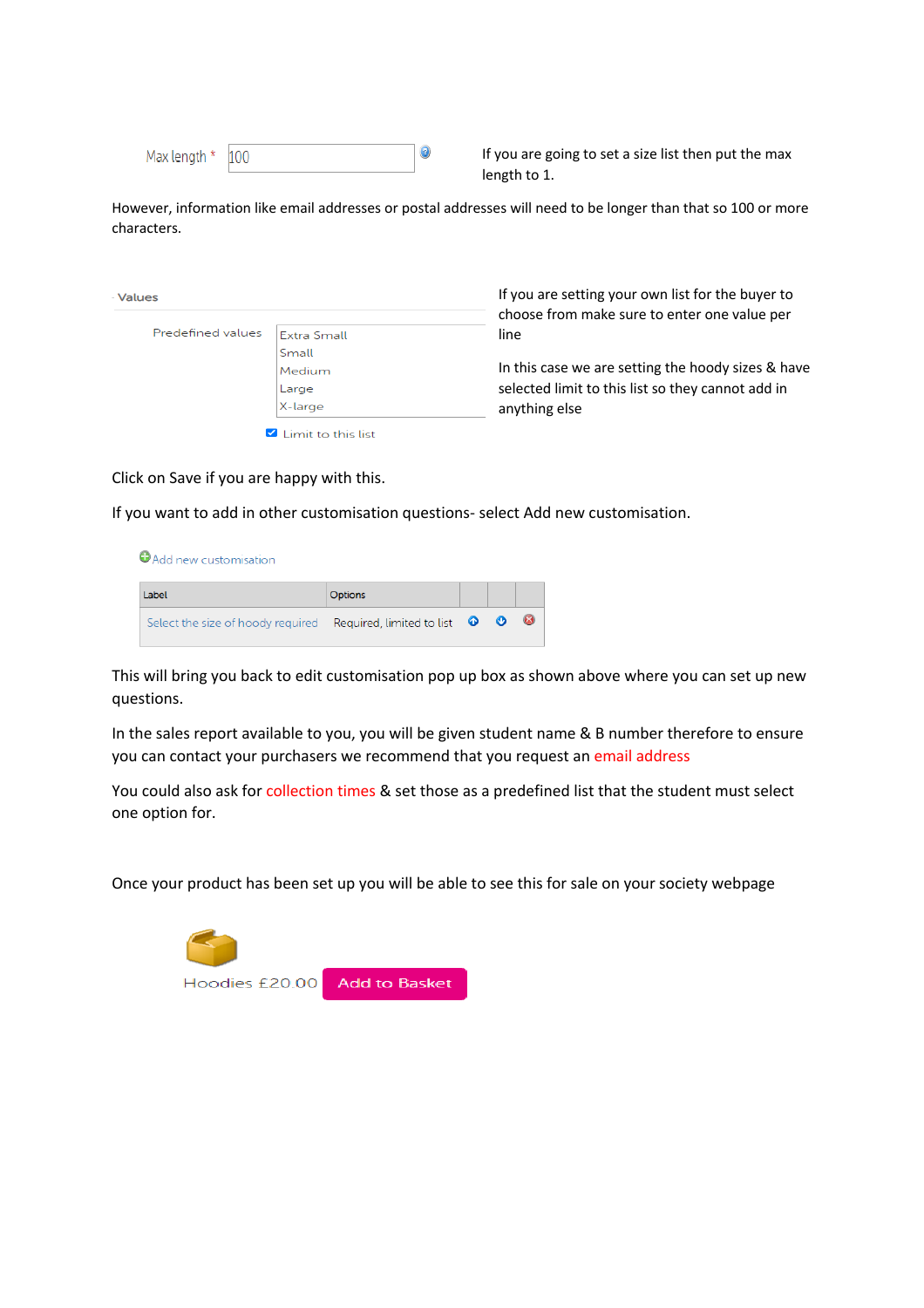# **Check!!**

We suggest that if you set up a product that you go through to ensure you have it set up correctly & any customisation questions are there



Click on the shopping basket to review what has been selected

# **Basket**

| <b>Items</b>   | Qty | Price        | <b>Total</b>         | The basket should                |
|----------------|-----|--------------|----------------------|----------------------------------|
| <b>Hoodies</b> |     | £20.00       | $£20.00$ $\Box$ $\&$ | show how many<br>items are being |
|                |     | <b>Total</b> | £20.00               | purchased                        |
|                |     |              | Proceed to Checkout  |                                  |

When you click on Proceed to Checkout you should see the questions you set up